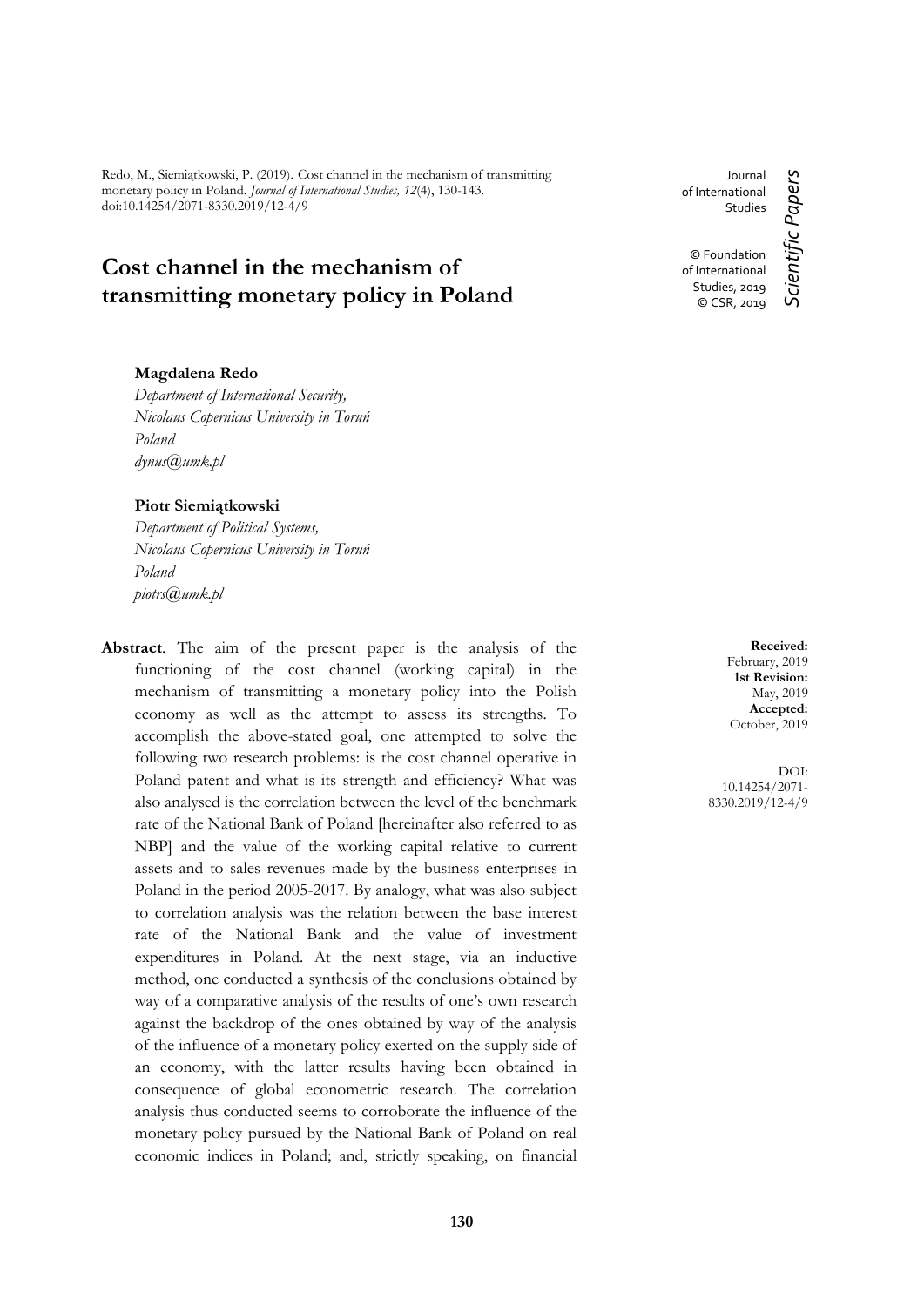policies of companies. Any change in the interest rates of banks seems to significantly influence the cost of the companies' maintaining working capital. The research results presented herein are exceptionally important from the point of view of the efficacy of a monetary policy. In the process of designing it, the central bank should take into consideration any additional supply effects. In connection with the strongly positive correlation, as demonstrated in the present paper, between the value of the working capital and investment expenditures and the level of interest rates, it is necessary to have a better grasp of the mechanism of cost channel in a given economy as well as to do the ongoing monitoring thereof.

**Keywords:** cost channel, monetary policy, mechanism of transmitting.

#### **JEL Classification:** E52, E58

#### **1. INTRODUCTION**

Monetary policy affects not only the demand side of an economy but also its supply side. It is because a monetary policy exerts influence on the level of cost incurred by business enterprises. The mechanism by way of which a central bank affects the financial cost incurred by business enterprises – and thus their respective marginal costs and eventually, in consequence, the price and production levels – is referred to as 'cost channel' in the mechanism of transmitting impulses of monetary policy into an economy (Barth & Ramey, 2000; Delia Chang & Jansen, 2014).

The more and more numerous results of the research confirming the efficacy of the cost channel point to a necessity of taking into consideration the functioning of this mechanism as far as the analysis of the consequences of employing the means of monetary policy is concerned (Adolfson, Lindé, Laséen & Villani, 2005; Barth & Ramey, 2000; Chowdhury, Hoffmann, & Schabert, 2006; Christiano, Eichenbaum & Evans, 2005; Dedola & Lippi, 2005; Delia Chang & Jansen, 2014; Gaiotti & Secchi, 2004; Goodhart, 1986; Henzel, Hülsewig, Mayer, & Wollmershäuser, 2009; Hicks, 1979; Kilponen & Milne, 2007; Mallik & Chowdhury, 2001; Ravenna & Walsh, 2006; Silva, Paes & Bezerra, 2016; Tillmann, 2008). This allows for a more accurate prediction of the effects of the means that a given monetary employs under the condition of ever-evolving economic processes, which would simultaneously allow for identifying more efficient solutions. The research in question neither denies nor diminishes the role played by the demand-siderelated channels of the transmission of a monetary policy (Redo, 2018b). Rather, this research supplements them with supply-related mechanisms which were earlier unheeded while analyzing the influence of a monetary policy on real economic indices. The results of this research indicate that the functioning of the cost channel strengthens the well-known demand effects (that is, production response) and alters price effects; that is, it decreases the volume of production as a result of tightening a monetary policy and/or weakens its anti-inflationary effects and strengthens pro-production and/or pro-inflationary effects of decreases in a central bank's interest rates (Bunea & Dinu, 2019; Jędrzejowska-Schiffauer & Schiffauer, 2016).

That is why, a central bank should in its decisions take heed of the fact of existence of the cost channel and adjust its responses as well as the means employed according to the scales and the power of influence of the cost channel under consideration. In order to do so, what is necessary is the ongoing monitoring of the mechanism of transmitting impulses of a monetary policy into an economy as well as of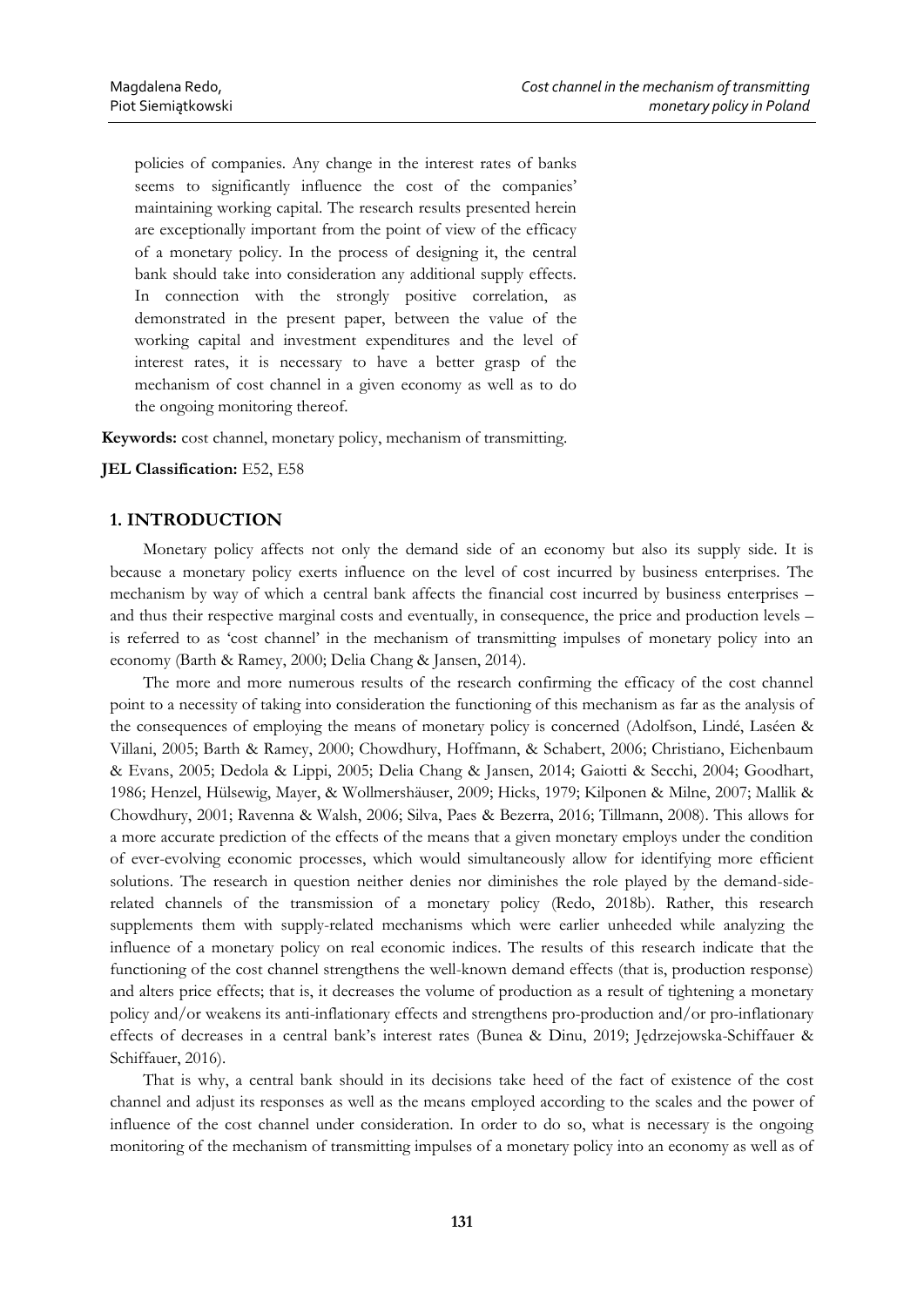the factors determining the patency of the said cost channel. The factors thereby meant are such that may permanently or temporarily affect the so-far functioning of the cost channel, and thus of the entire mechanism of the transmission of a monetary policy (the effects of the actions taken by a central bank), thereby restricting the efficacy of the said policy. The above-mentioned factors comprise what follows:

- the situation and changes both on the domestic and international financial market (Redo & Siemiątkowski, 2017);
- on the financial and capital account of the balance of payments (Siemiątkowski, 2016, 2017);
- in the amount, cost and availability of capital on the domestic markets and on foreign ones (Redo, 2017);
- in the structure, strength and financial-capital situation of bank sector;
- in how the banks' tendency to expand credits varies depending on the changes in the central bank's interest rates;
- in the fluctuations of an economic situation (Cieślik et al., 2015; Redo, 2015);
- in the market interest rate and the variation therein (Redo, 2013);
- in the strength, pace, completeness and asymmetry of *pass-through* effect of a monetary policy relative to the situation on the domestic loan market;
- in the financial-capital situation of business enterprises;
- in their dependence on the external sources of funding and the demand for working capital (Siemiątkowski, 2014; Siemiatkowski & Jankowska, 2013);
- in their dependence on the bank credit;
- in the availability of alternative sources of funding (especially short-term ones);
- in the characteristic of monetary policies pursued by respective companies;
- in the level of the fixity of prices and in its asymmetry;
- in the regime of currency exchange and in its stability (Zablotska, 2013);
- and finally, in legal regulations and in the instruments availed of by an economic policy which can either solidify or weaken the efficacy of the cost channel of a monetary policy as well as in all the other factors able to aggravate (or mitigate) the difficulties in accessing the sources of funding business enterprises and/or banks, and thereby to enhance (or weaken) the strength of the impulses of a monetary policy exerting some influence on an economy, while simultaneously decreasing its efficiency (Redo, 2016b).

Due to the complexity of economic mechanisms, one is unable to pinpoint all the determining factors of the efficiency of the cost channel. Therefore, what one is left with is to exercise a sound judgement as to which of these factors play a crucial role in terms of the patency of the cost channel in a given economy. Furthermore, one must judge in case of which of the said factors the occurring changes may distort the efficacy of a monetary policy. The above should be heeded while specifying one's monetary policy (Redo, 2016a).

Tightening a monetary policy after all causes an increase in the cost of foreign capital (e.g. working capital facility). It is business enterprises that are forced to avail themselves of this capital due to prefinancing their respective business operations, that is, incurring cost stemming from purchasing materials, semi-products or incurring overheads before their respective accounts are credited with the amounts payable for the products they managed to sell. An increase in financial cost triggers an increase in marginal cost and may lead up to an increase in prices and to the restriction of the volume of production, thus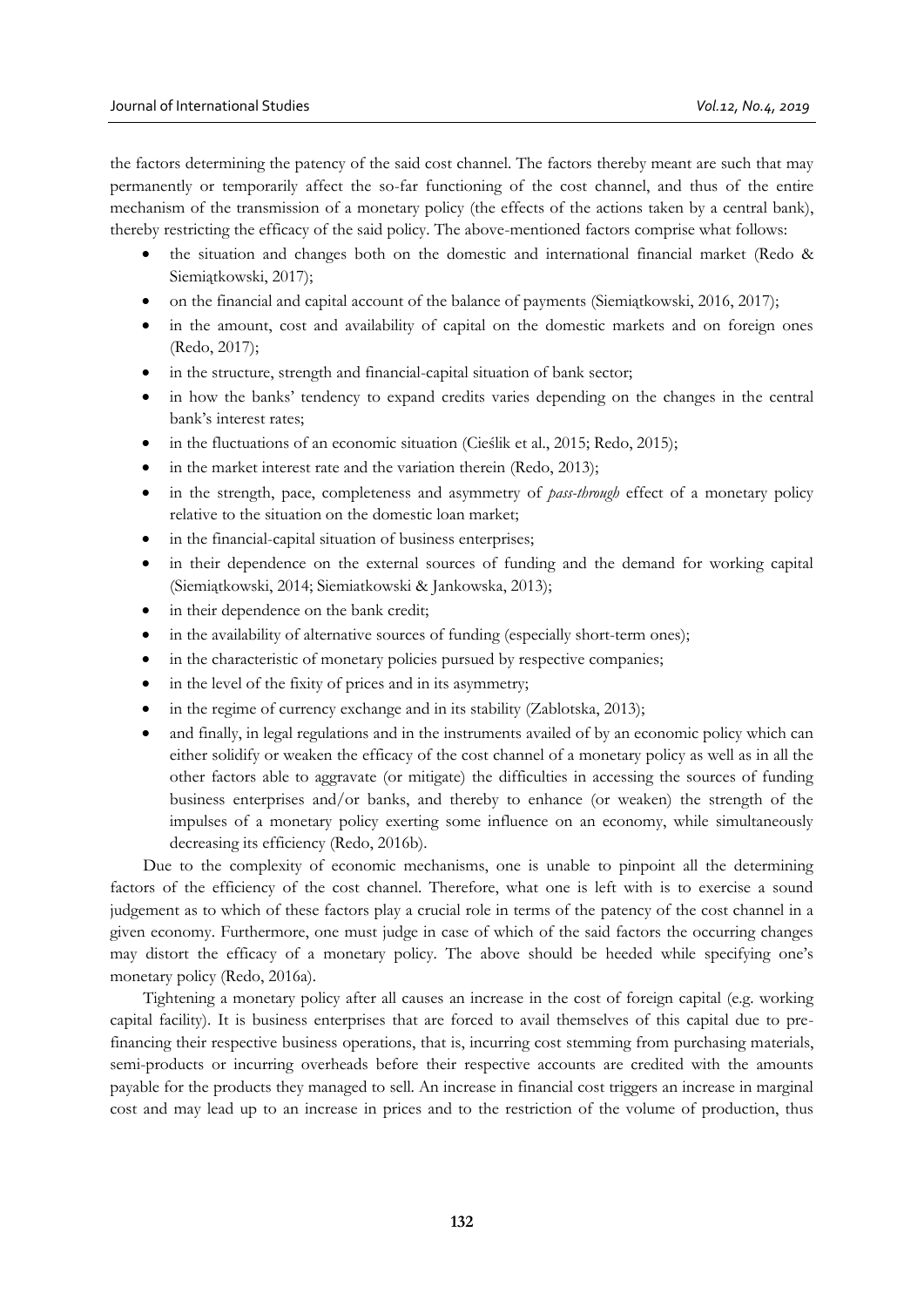partly explaining the phenomenon of *price puzzle<sup>1</sup>* – that is, of the increase in prices due to increasing interest rates (Eichenbaum, 1992; Sims, 1992).

At this point, it should be stressed that the above phenomenon occurs also in the case of business enterprises which do not resort to foreign capital since as bank loan interest rates grow so does the opportunity cost of one's equity, thus also giving rise to an increase in marginal costs. That is why, to take into consideration the variability of business enterprises' demand for capital (regardless whether it is domestic or foreign one), and in the light of a variable length of a cash conversion cycle<sup>2</sup>, Barth, Ramey (Barth & Ramey, 2000) suggested focusing on the analysis of the influence of the changes in a central bank's interest rates upon the value of the cost of working capital<sup>3</sup>. This capital is a pre-requisite for a company's liquidity, while also increasing the financial stability thereof. However, this capital is (under normal circumstances) a more expensive capital than a short-term foreign capital. And hence, the capital under scrutiny is highly sensitive to all sorts of tensions – for instance, to tightening a monetary policy. For this reason, in the mainstream subject-matter literature, one may encounter the phrase *working capital channel* – see: (Adolfson et al., 2005; Christiano et al., 2005).

## **2. METHODOLOGY**

The aim of the present paper is to analyse the functioning of the cost channel (of working capital) in the mechanism of transmitting a monetary policy into the Polish economy in the period 2005-2017 as well as to attempt to assess its strength. The two following research problems were defined:

P1: is the cost channel in Poland patent?

P2: what is its efficacy?

<u>.</u>

Furthermore, the following two hypotheses were stated:

H1: a monetary policy pursed by the National Bank of Poland affects the real indices in an economy.

H2: the cost channel in the transmission of a monetary policy in Poland affects the financial decisions taken by respective business enterprises.

To reach the goal set by the present paper, what was conducted was the analysis of the correlation between the benchmark rate of the National Bank of Poland (and the value of working capital relative to current assets and to sales revenues made by business enterprises in Poland (the ones employing over 9 people) in the period 2005-2017. The measure employed was Pearson correlation coefficient. By analogy, what was further subject to correlation analysis was the relation between the level of the base interest rate of NBP and the value of investment expenditures of the business enterprises in Poland in the period 2005-2017 (that is, expenditures for fixed assets relative to overall assets of the business enterprises employing over 9 people). Then, employing the method of inductive reasoning, one conducted a synthesis of the results obtained 1) by way of a *comparative analysis* of the results of one's own research and the ones obtained via content-related analysis; and 2) by way of an analysis of the results obtained thanks to global econometric research, with this research analysing the influence of a monetary policy on the supply side of an economy.

<sup>1</sup> This anomaly was observed by Sims back in 1992 – among others – in USA, Germany, France, whereas the expression *price puzzle* was coined by Eichenbaum 1992.

<sup>2</sup> Cash conversion cycle is a period between a company's investing for the sake of purchasing materials and converting the said investments into cash flows from sales. (see further: Dynus, Kołosowska, & Prewysz-Kwinto 2005).

<sup>3</sup> Working capital is a long-term capital (in other words: a fixed capital; it may be one's equity and/or a long-term foreign capital) serving to finance current assets (see further: Dynus, Kołosowska, & Prewysz-Kwinto 2005).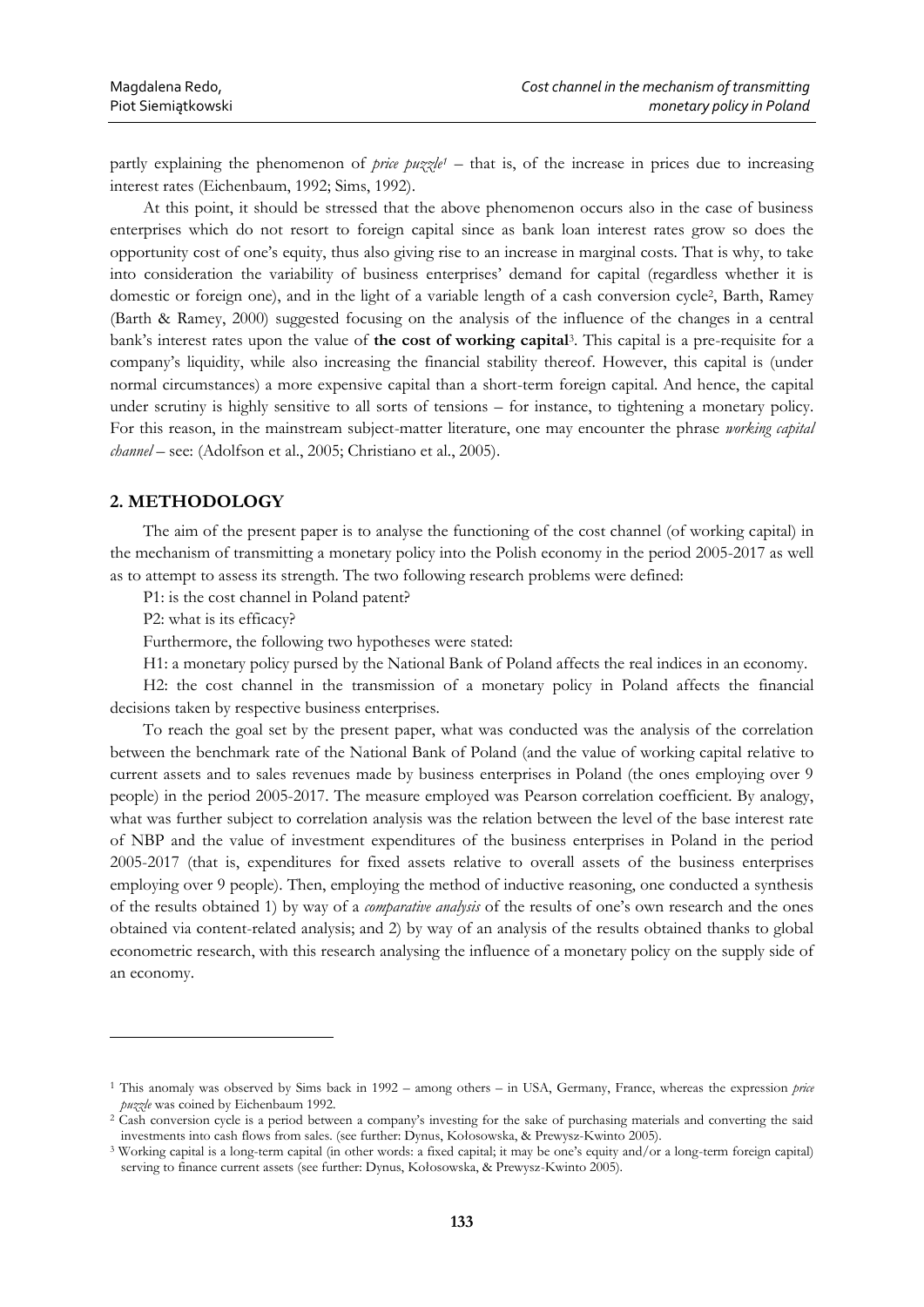## **3. EMPIRICAL RESULTS AND DISCUSSION**

## **3.1. The relation between the benchmark rate of NBP and the value of working capital of the business enterprises in Poland in the period 2005-2017**

The analysis – as conducted herein – of the correlation between the average level of interest rate of NBP (viz., a semi-annual benchmark rate weighted by a number of months of its being in effect) and the value of working capital of the business enterprises in Poland in the period 2005-2017 demonstrated a very strong<sup>4</sup> negative correlation between these two indices see: Figure 1 and 2 and Table 1).





## **Figure 1. An average level of the benchmark rate\* of NBP and the value of working capital\*\* relative to currents assets of the business enterprises\*\*\* in Poland in the period 2005-2017**

*Source:* own work on the basis of the data of GUS [Central Statistical Office], *Wyniki finansowe podmiotów gospodarczych. Raporty z lat 2005-2017* [Financial results of business entities. The report from the period 2005-2017] (www.stat.gov.pl – access date 6 September 2018 ) and NBP, *Podstawowe stopy procentowe NBP w latach 1998-2017* [Base interest rates of NBP from the period 1998-2017] (www.nbp.pl - access date 6 September 2018).\* weighted-average benchmark rate of NBP is a semi-annual benchmark rate of NBP weighted by a number of months of its being in effect\*\* working capital established as a difference between current assets and short-term liabilities\*\*\* with the number of employees being more than 9 people

This confirms a negative slope of a relatively well adjusted binomial-trend line both for the average benchmark rate of NBP coupled with the value of working capital relative to current assets in the business enterprises in Poland in the period 2005-2017 (see: Figure 1) *and* for the average benchmark rate of NBP coupled with the value of working capital relative to their respective sales revenues in the scrutinised period (Figure 2). In the first case, the determination coefficient is  $R^2=0.672$ , whereas in the other it amounts to  $R<sup>2</sup>=0.738$ . For linear trends, determination coefficients amount to, respectively, 0.625 and 0.705.

-

<sup>4</sup> According to the classification put forward by J. Guilford.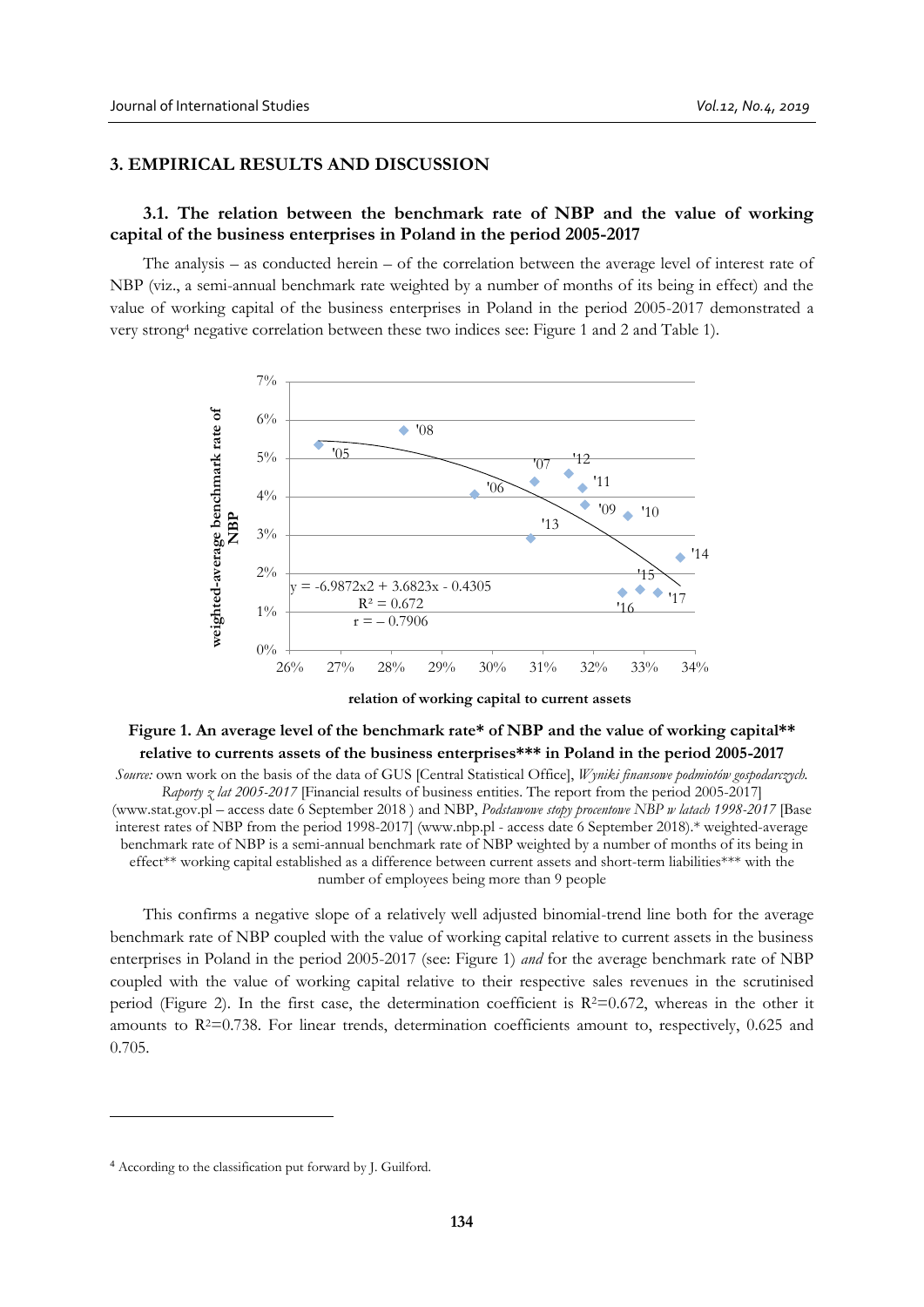

**relation of working capital to sales revenues**

## **Figure 2. Average level of the benchmark rate\* of NBP vis-à-vis the value of working capital\*\* relative to sales revenues of the business enterprises\*\*\* in Poland in the period 2005-2017**

*Source:* the same as the one for Figure 1\* weighted-average benchmark rate of NBP is a semi-annual benchmark rate of NBP weighted by a number of months of its being in effect\*\* working capital established as a difference between current assets and short-term liabilities\*\*\* with the number of employees being more than 9 people

Pearson correlation coefficient between an average level of the benchmark rate of NBP and the value of working capital relative to current assets amounted to, in the scrutinised period, –0.79, and between an average level of the benchmark rate of NBP and the value of working capital relative to sales revenues: -0.84 (see: Table 1). This means that the decrease of interest rate since the outburst of financial crisis of 2008 in USA has been accompanied by the increase of working capital in the business enterprises in Poland. These results seems to confirm the influence of a monetary policy on real economic indices, including the financial policies pursued by respective companies.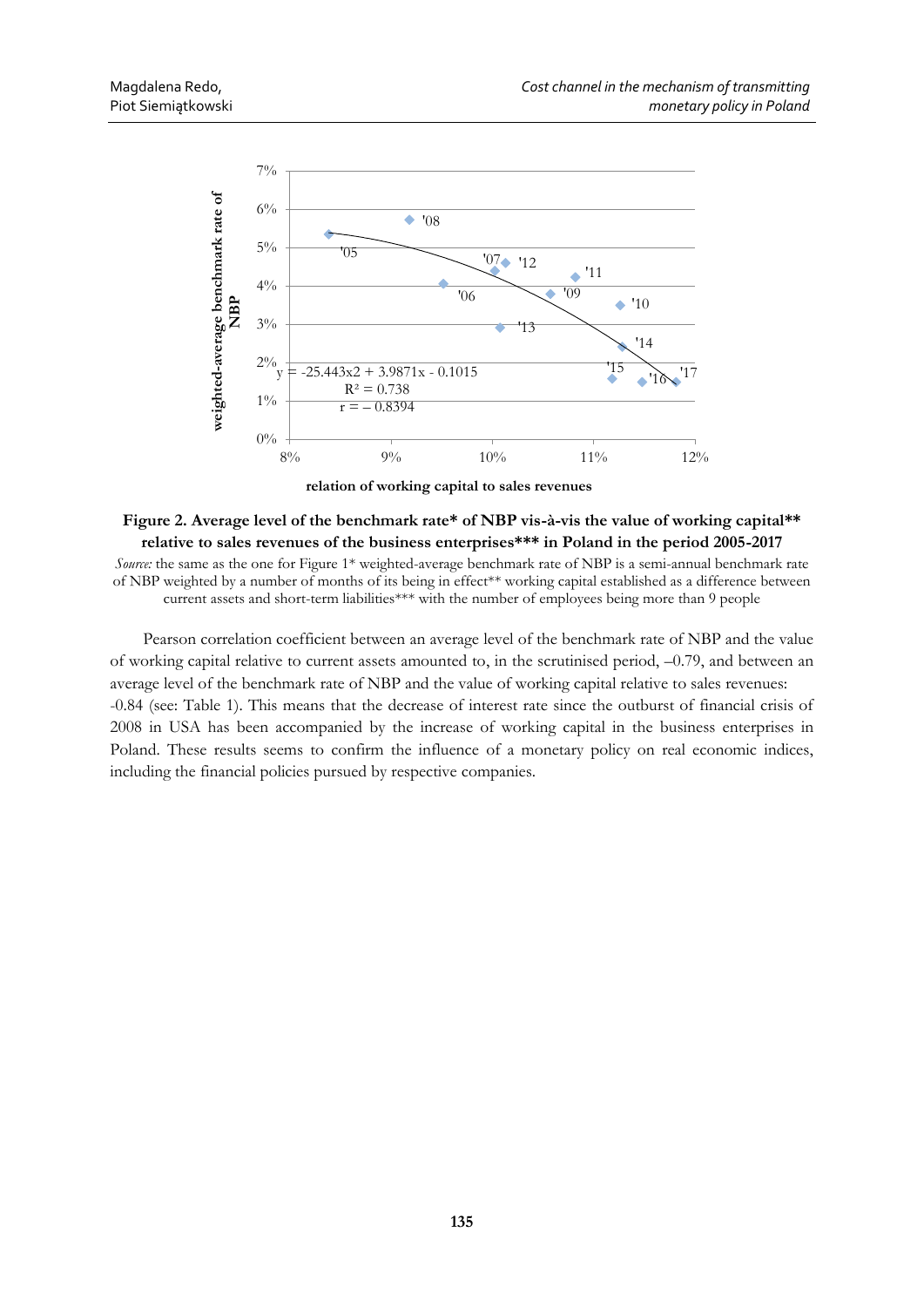Table 1

|             |                                                               | relations of working capital to current |            |                | relations of working capital to sales |            |            |
|-------------|---------------------------------------------------------------|-----------------------------------------|------------|----------------|---------------------------------------|------------|------------|
|             | weighted-<br>average<br>benchmark<br>rate of NBP <sup>2</sup> | assets $1$                              |            |                | revenues                              |            |            |
|             |                                                               | business enterprises                    |            |                | business enterprises                  |            |            |
|             |                                                               | in total                                |            |                | in total                              |            |            |
|             |                                                               | (that is, of                            |            |                | (that is, of                          |            |            |
|             |                                                               | the                                     | of the     | of the         | the                                   | of the     | of the     |
|             |                                                               | number of                               | number of  | number of      | number of                             | number of  | number of  |
|             |                                                               | employees                               | employees  | employees      | employees                             | employees  | employees  |
|             |                                                               | being more                              | ranging    | being more     | being more                            | ranging    | being more |
|             |                                                               | than 9                                  | from 10 to | than 49        | than 9                                | from 10 to | than 49    |
|             |                                                               | people)                                 | 49 people  | people         | people)                               | 49 people  | people     |
|             | 1                                                             | $\overline{2}$                          | 3          | $\overline{4}$ | 5                                     | 6          | 7          |
| 2017        | 1.5000%                                                       | 33.26%                                  | 39.00%     | 32.07%         | 11.81%                                | 16.63%     | 11.01%     |
| 2016        | 1.5000%                                                       | 32.57%                                  | 36.04%     | 31.80%         | 11.48%                                | 15.03%     | 10.84%     |
| 2015        | 1.5833%                                                       | 32.92%                                  | 39.82%     | 31.31%         | 11.18%                                | 15.61%     | 10.32%     |
| 2014        | 2.4167%                                                       | 33.71%                                  | 39.17%     | 32.46%         | 11.28%                                | 15.31%     | 10.52%     |
| 2013        | 2.9167%                                                       | 30.76%                                  | 38.20%     | 29.11%         | 10.08%                                | 14.27%     | 9.28%      |
| 2012        | 4.6042%                                                       | 31.51%                                  | 37.55%     | 30.17%         | 10.13%                                | 13.82%     | $9.44\%$   |
| 2011        | 4.2292%                                                       | 31.78%                                  | 30.31%     | 32.08%         | 10.82%                                | 11.54%     | 10.69%     |
| 2010        | $3.5000\%$                                                    | 32.67%                                  | 36.07%     | 31.98%         | 11.26%                                | 14.02%     | 10.77%     |
| 2009        | 3.7917%                                                       | 31.83%                                  | 37.85%     | 30.65%         | 10.57%                                | 13.60%     | 10.03%     |
| 2008        | 5.7292%                                                       | 28.25%                                  | 32.55%     | 27.39%         | 9.18%                                 | 11.29%     | 8.79%      |
| 2007        | 4.3958%                                                       | 30.83%                                  | 35.64%     | 29.85%         | 10.02%                                | 13.63%     | 9.42%      |
| 2006        | 4.0625%                                                       | 29.65%                                  | 31.20%     | 29.33%         | $9.52\%$                              | 11.00%     | 9.25%      |
| 2005        | 5.3542%                                                       | 26.57%                                  | 23.54%     | 27.19%         | 8.38%                                 | 8.28%      | 8.40%      |
|             | x                                                             | 31.25%                                  | 35.15%     | 30.42%         | 10.44%                                | 13.39%     | $9.90\%$   |
|             | in percentage                                                 |                                         |            |                |                                       |            |            |
|             | points                                                        | 2.07                                    | 4.63       | 1.77           | 1.01                                  | 2.29       | 0.86       |
| $S(x)$      | in percentage                                                 |                                         |            |                |                                       |            |            |
|             | terms                                                         | 6.6%                                    | 13.2%      | 5.8%           | $9.6\%$                               | 17.1%      | 8.6%       |
| Pearson     | t                                                             | $-0.7906$                               | $-0.6762$  | $-0.7249$      | $-0.8394$                             | $-0.8322$  | $-0.7583$  |
| correlation | $t-1$                                                         | $-0.6441$                               | $-0.3540$  | $-0.6208$      | $-0.7743$                             | $-0.6902$  | $-0.7094$  |
| coefficient | $t-2$                                                         | $-0.2613$                               | $-0.2142$  | $-0.2105$      | $-0.4182$                             | $-0.4532$  | $-0.3443$  |

The base interest rate of NBP vis-à-vis the value of the maintained working capital of the business enterprises in Poland (with the number of employees being more than 9 people) in the period 2005-2017

Source: the same as the one for figure 1

<sup>1</sup> working capital as established as a difference between current assets and short-term liabilities

<sup>2</sup> weighted-average benchmark rate of NBP is a semi-annual benchmark rate of NBP weighted by a number of months of its being in effect

The analysis of the semi-annual benchmark rate of NBP and the level of working capital in the business enterprises in Poland in the period 2005-2017 indicate that in the case of higher interest rates until the autumn of 2008, the business enterprises in Poland kept a relatively lower working capital – even on the average level of 27-30% of current assets (and in small businesses in 2005 – even as little as 23.5%) and about 8-10% of the sales revenues; whereas in the last three years (2015-2017), in which the interest rates of NBP have been 3-4 times as low as back then, the working capital was maintained at a considerably higher level of about 33% of current assets and about 11-12% of sales revenues (and in small businesses – even on the level of 39-40% of current assets and about 15-17% of sales revenues – see: Table 1).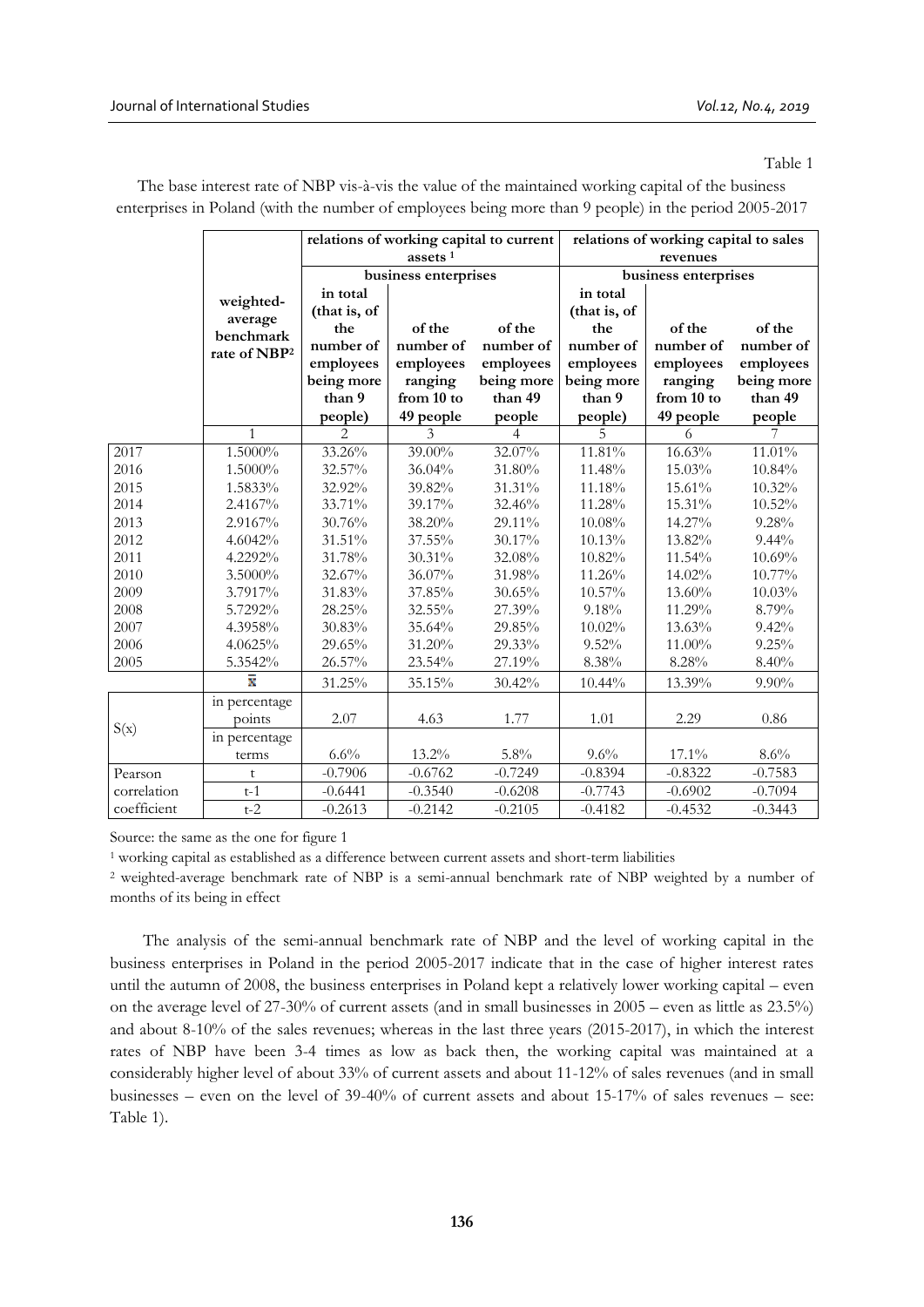<u>.</u>

The above conclusions are confirmed by a more accurate analysis of the indices of the liquidity of the business enterprises in Poland (see: table 2). The average statistics of GUS indicate that especially small and medium-sized businesses are characterized in 2018 by relatively high indices of liquidity.

Table 2

Average level of the indices of liquidity and of working capital (in relation to current assets) of the business enterprises in the first half of 2018<sup>5</sup>

|                                        | index of financial liquidity<br>$(in \frac{0}{0})$ |                  |              | Working<br>capital in                               |  |
|----------------------------------------|----------------------------------------------------|------------------|--------------|-----------------------------------------------------|--|
|                                        | first degree                                       | second<br>degree | third degree | relation to<br>current assets<br>$(in \frac{0}{0})$ |  |
| benchmark rate                         | 20                                                 | 100              | 120-200      | $17 - 50$                                           |  |
| business enterprises in total          | 36.6                                               | 101.8            | 148.3        | 32.6                                                |  |
| The ones employing 10-49 people        | 40.0                                               | 108.8            | 155.6        | 35.7                                                |  |
| The ones employing 50-249 people       | 37.7                                               | 108.9            | 160.8        | 37.8                                                |  |
| The ones employing 250 and more people | 35.4                                               | 97.2             | 141.4        | 29.3                                                |  |

Source: own work on the basis of the data of GUS, *Wyniki finansowe podmiotów gospodarczych I-VI 2018* [Financial results of business entities I-VI 2018].

It should be added that in 2018, the first-degree financial liquidity index above the benchmark rate was instantiated in 49,8% of business enterprises, and the second-degree liquidity index – in 12.3% of them (GUS, 2018). This implies that the said businesses (satisfying the above two descriptions) keep a relative higher level of working capital. In the case of small businesses, this capital amounted to – in the first half of 2018 – on average, 35.7% of their current assets; whereas in the case of medium-sized businesses  $-37.8%$ .

It must be conceded that a higher level of working capital strengthens the financial stability of businesses; however, in the situation of theoretically higher availability of capital and better creditworthiness due to lower interest rates, maintaining higher indices of liquidity (of third degree) may be perceived as evidence of inefficient use of a company's assets. This in turn leads to lower profitability than the one which could be generated by dint of higher prices and/or lower wages. Especially when one compares this with much lower levels of working capital in the business enterprises in Poland before 2008.

Furthermore, one should emphasise that the above differences in the level of the maintained working capital are particularly big in the case of small businesses, which, next to microenterprises, are the major creators of economic growth and of new vacancies. They almost always maintain working capital at a higher and more conservative level (in relation to their respective current assets and sales revenues) than medium-sized and large enterprises (see: columns 3 and 5 as well as 6 and 7 in Table 1). And although this is understandable due to small businesses having worse access to external funding, what is worth noting are disproportions in the levels of the maintained working capital, which additionally worsens their respective competitiveness as compared with larger companies under the circumstances of theoretically lax financial restrictions, with the said circumstances having been in effect for several years. The persistence of, above the established one, a negative correlation between an interest rate and the value of working capital may in the future threaten the financial stability of small businesses in Poland in the situation in which interest rate will start – as expected – to rise.

<sup>&</sup>lt;sup>5</sup> The indices were established on the basis of financial statements of 45.2 thousand business entities employing more than 9 people (including 27.9 thousand of small, 13.7 thousand of medium-sized and 3.6 thousand of large businesses).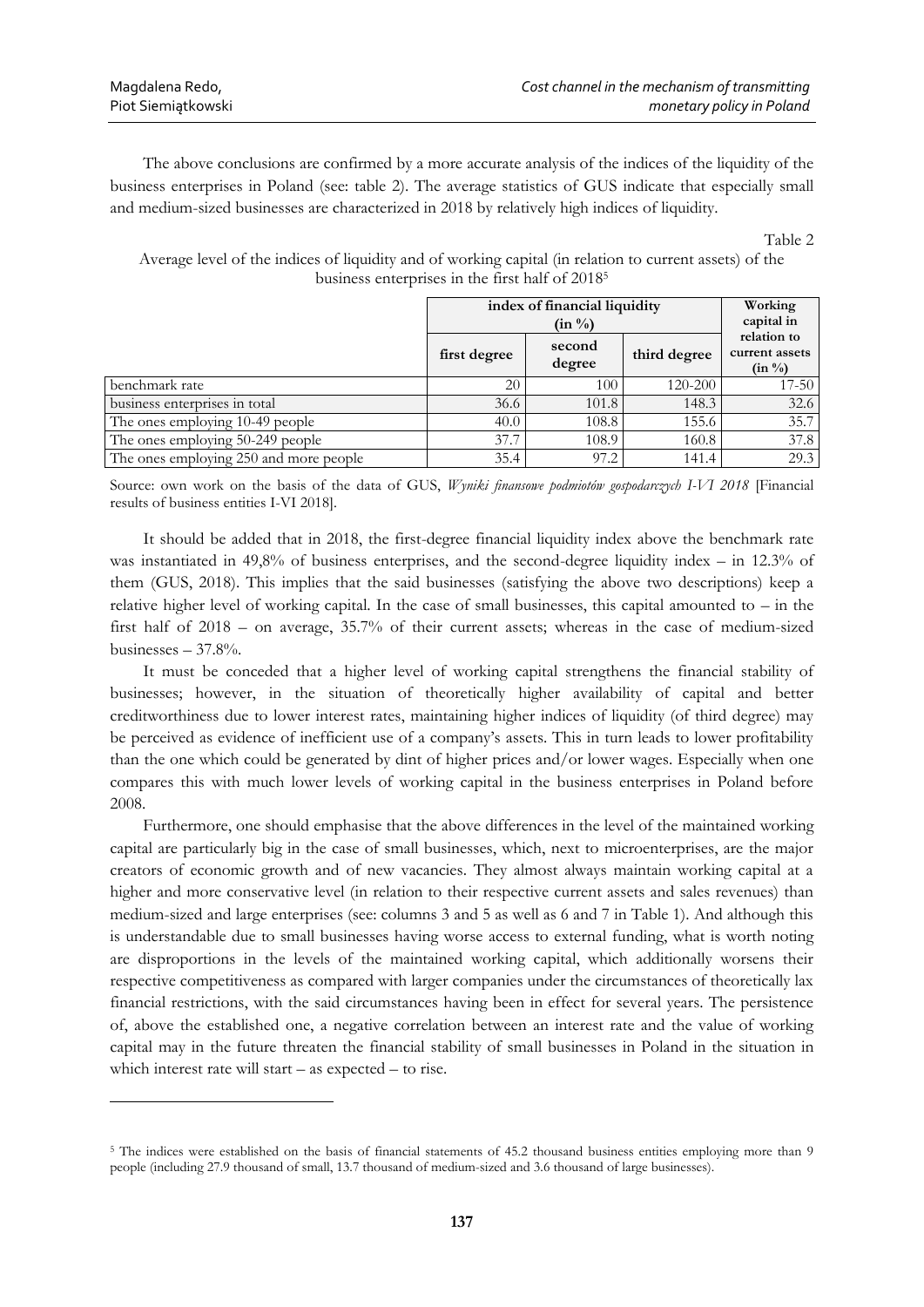These are kept in entire Europe as well as in Poland at a historically low level (since March 2015, the benchmark rate of NBP amounts to as little as 1.5%, whereas in 2008 it equaled as much as 6%) as a response to the crisis of 2008. It should be borne in mind that the expected upturn of the global economy and/or the increase of inflation will eventually force interest rates to go up. Especially in the situation in which the major economies with developed financial markets start successively doing so. The fear of capital outflow will also force other states to increase interest rates. This applies especially to developing economies– such as Poland - highly dependent on external funding, with such economies being unable without the funding in question to finance their development and roll their debt. If the above-described dependency persists and the business enterprises in Poland start lowering working capital (and thus the third-degree index of liquidity), then their stability will drop, the risk of losing liquidity will rise as well as a risk premium. Additionally, creditworthiness will drop and so will their credibility as business partners. Eventually, the competitiveness of small businesses will be compromised too. Lower liquidity (lower level of working capital), causing an increase in entrepreneurial risk, additionally affects an optimal profit margin (Barth & Ramey, 2000). Therefore, business enterprises might be tempted to raise prices according to the functioning of the cost channel. Lower liquidity may also weaken anti-inflationary effects of the increase of a central bank's interest rates; and, what is worse, it may force the central bank to introduce further and more radical increases in interest rates, which will cool an economy down, simultaneously overvaluing cost of capital and suppressing investments.

## **3.2. Relation between the benchmark rate of NBP and the value of investment expenditures of the business enterprises in Poland in the period 2005-2017**

Anxiety of financial stability of business enterprises and of economic growth in Poland in the face of the increase of interest rates is additionally aggravated by a relatively strong positive Pearson linear correlation coefficient for the relations between an average benchmark rate of NBP and the value of investment expenditures of business enterprises in Poland in the period 2005-2017:  $(r=0.60)$ . The value the said coefficient assumed demonstrates that the higher interest rates of NBP – which was due to an economic upturn till 2008 – were accompanied by higher expenditures for fixed assets of the business enterprises in Poland. As opposed to last few years, in which despite a considerable decrease of interest rates by NBP the expenditures for fix assets did not rise accordingly (see Fig. 3 and Tab. 3).



**Figure 3. The level of the benchmark rate of NBP in the period 2005-2018 (in %)** Source: NBP, *Podstawowe stopy procentowe NBP na koniec miesiąca* [Base interest rates of NBP at the end of a month]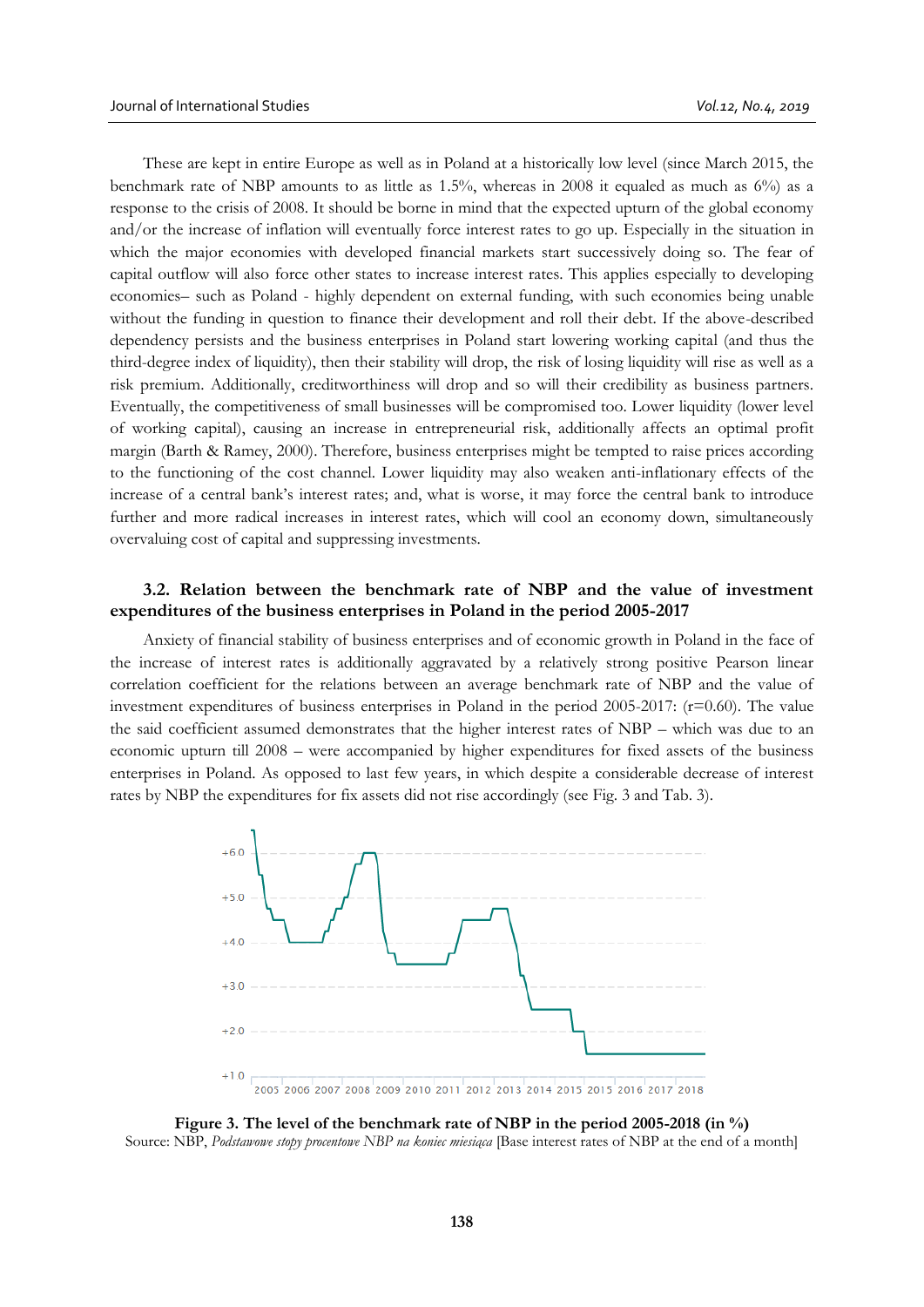It should be added that this relation is significantly more tight in the case of small businesses  $(r=0.76)$  and less tight in the case of medium-sized and large ones  $(r=0.54)$  – see: table 3.

Table 3

The level of the base interest rate of NBP vis-à-vis expenditures for fixed assets of the business enterprises in Poland (with the number of their employees being more than 9 people) in the period 2005- 2017

|             |                                        | Relation between expenditures for fixed assets to overall assets              |                                                               |                                                            |  |  |  |
|-------------|----------------------------------------|-------------------------------------------------------------------------------|---------------------------------------------------------------|------------------------------------------------------------|--|--|--|
|             | Weighted-                              | <b>Business enterprises</b>                                                   |                                                               |                                                            |  |  |  |
|             | average<br>benchmark rate<br>of $NBP2$ | In total (that is, of the<br>number of employees being<br>more than 9 people) | of the number of<br>employees ranging<br>from 10 to 49 people | of the number of<br>employees being<br>more than 49 people |  |  |  |
| 2017        | 1,5000%                                | $4.71\%$                                                                      | $2.56\%$                                                      | $5.06\%$                                                   |  |  |  |
| 2016        | 1.5000%                                | 4.78%                                                                         | $2.57\%$                                                      | 5.15%                                                      |  |  |  |
| 2015        | 1.5833%                                | 5.71%                                                                         | $3.37\%$                                                      | 6.12%                                                      |  |  |  |
| 2014        | 2.4167%                                | $5.33\%$                                                                      | 3.23%                                                         | $5.70\%$                                                   |  |  |  |
| 2013        | 2.9167%                                | $4.92\%$                                                                      | $3.30\%$                                                      | 5.19%                                                      |  |  |  |
| 2012        | 4.6042%                                | $4.98\%$                                                                      | $3.40\%$                                                      | 5.25%                                                      |  |  |  |
| 2011        | 4.2292%                                | 5.25%                                                                         | 4.17%                                                         | 5.42%                                                      |  |  |  |
| 2010        | 3.5000%                                | 5.16%                                                                         | 4.29%                                                         | 5.30%                                                      |  |  |  |
| 2009        | 3.7917%                                | 5.82%                                                                         | 4.63%                                                         | $6.01\%$                                                   |  |  |  |
| 2008        | 5.7292%                                | $6.68\%$                                                                      | 5.13%                                                         | $6.93\%$                                                   |  |  |  |
| 2007        | 4.3958%                                | $6.70\%$                                                                      | $4.34\%$                                                      | $7.09\%$                                                   |  |  |  |
| 2006        | 4.0625%                                | $6.09\%$                                                                      | 4.56%                                                         | 6.35%                                                      |  |  |  |
| 2005        | 5.3542%                                | 5.69%                                                                         | 3.69%                                                         | 6.04%                                                      |  |  |  |
|             | x                                      | 4.79%                                                                         | 3.39%                                                         | 5.03%                                                      |  |  |  |
| S(x)        | In percentage                          |                                                                               |                                                               |                                                            |  |  |  |
|             | points                                 | 0.67                                                                          | 0.80                                                          | 0.68                                                       |  |  |  |
|             | In percentage                          |                                                                               |                                                               |                                                            |  |  |  |
|             | terms                                  | 13.9%                                                                         | $23.6\%$                                                      | $13.5\%$                                                   |  |  |  |
| Pearson     | $\mathbf T$                            | 0.6013                                                                        | 0.7591                                                        | 0.5364                                                     |  |  |  |
| correlation | $t-1$                                  | 0.5069                                                                        | 0.7801                                                        | 0.4236                                                     |  |  |  |
| coefficient | $t-2$                                  | 0.4742                                                                        | 0.6771                                                        | 0.4095                                                     |  |  |  |

Source: the same as the one for fig.1.

<sup>2</sup> weighted-average benchmark rate of NBP is a semi-annual benchmark rate of NBP weighted by a number of months of its being in effect.

The strong correlation between the said indices in the case of small businesses is represented by the figure depicting data scatter for the average benchmark rate of NBP and for the average level of investment expenditures (for fixed assets) of small businesses in Poland in relation to their respective fixed assets in the period 2005-2017 (see: figure 4). Determination coefficient  $R^2=0.594$ .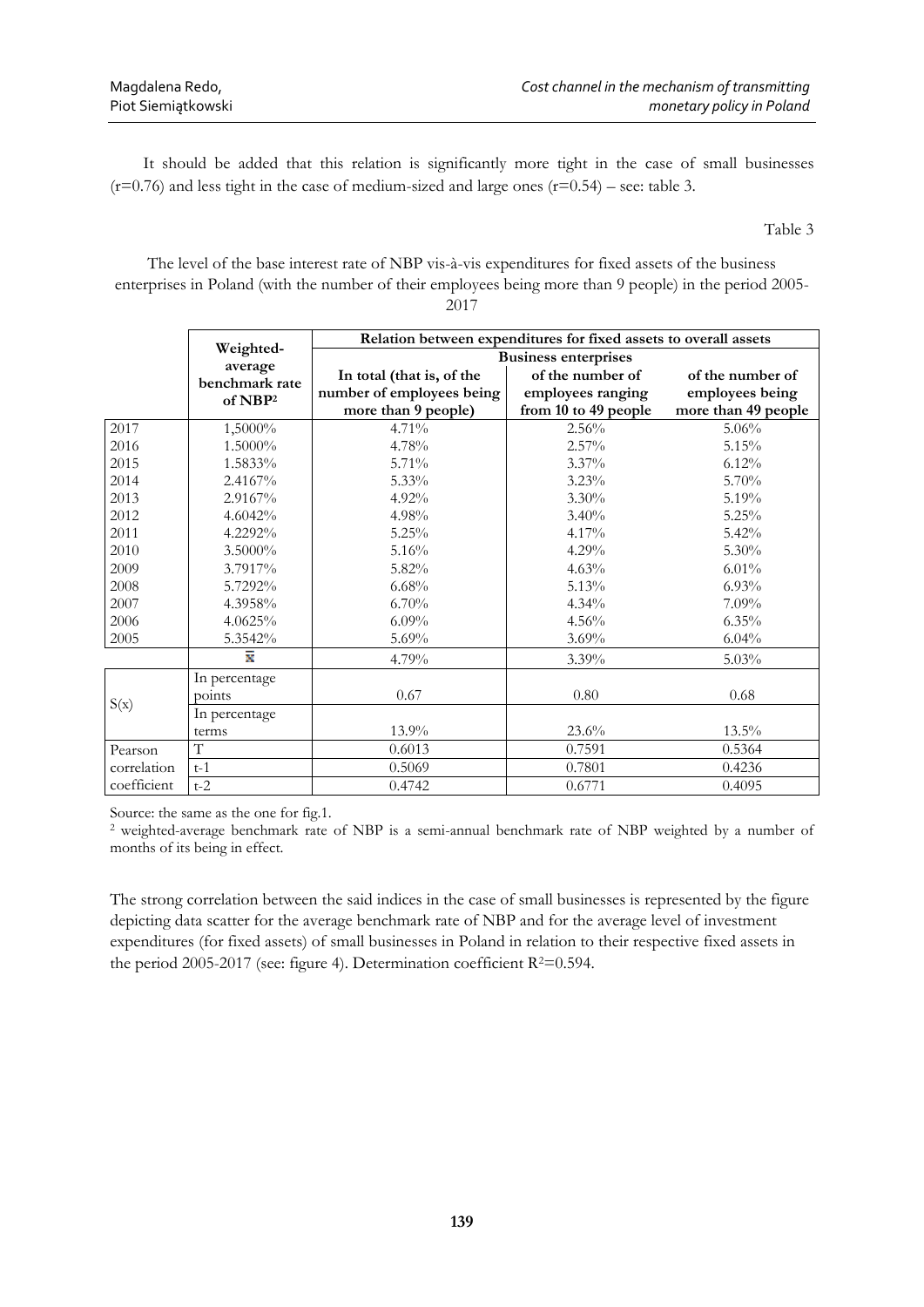

**Figure 4. Average benchmark rate\* of NBP vis-a-vis expenditures for fixed assets in relation to non-current assets of small businesses \*\* in Poland in the period 2005-2017**

Source: the same as the one for Figure 1.

\* weighted-average benchmark rate of NBP is a semi-annual benchmark rate of NBP weighted by a number of

months of its being in effect

\*\* with the number of employees ranging between 10 and 49 people

A considerable lower level of expenditures for fixed assets – which has persisted for several years now – of small businesses in Poland raises justified fears whether they will manage to rebuild the level of investment under the condition of an improved global economic situation and of the increased interest rate accompanying the former. Incidentally, as demonstrated earlier, an increase in interest rates is accompanied by the reduction of working capital and of the third-degree index of liquidity. This can threaten not only investments or the level of economic growth (Oprea & Stoica, 2018) in the forthcoming years but also the competitiveness of small businesses in general.

#### **5. CONCLUSION**

The correlation analysis conducted herein seems to confirm the influence of a monetary policy pursued by NBP exerted on real economic indices in Poland (hypothesis no.1); and strictly speaking, on the financial policies of respective business enterprises. The change in a central bank's interest rates affects the cost of working capital, with this capital being crucial from the point of view of the financial stability of business enterprises. It is because the said capital determines the liquidity of a company and its risk, and therefore its creditworthiness, competitiveness and the key decisions made by a given business enterprise (hypothesis no. 2). That is why NBP should pay careful attention to these supply effects by establishing its own monetary policy – not only because of the influence of changes in interest rates on the level of the cost of working capital of business enterprises but also because of increasing the efficiency of a monetary policy designed, which would simultaneously translate into the economic safety of the state. Moreover, what seems necessary is better recognition of the mechanism of the cost channel in a given economy and the ongoing monitoring thereof. This will allow to set the proper balance in the following dilemma. Is it the case that due to its strength and the worse patency of the channel of interest rates, which is a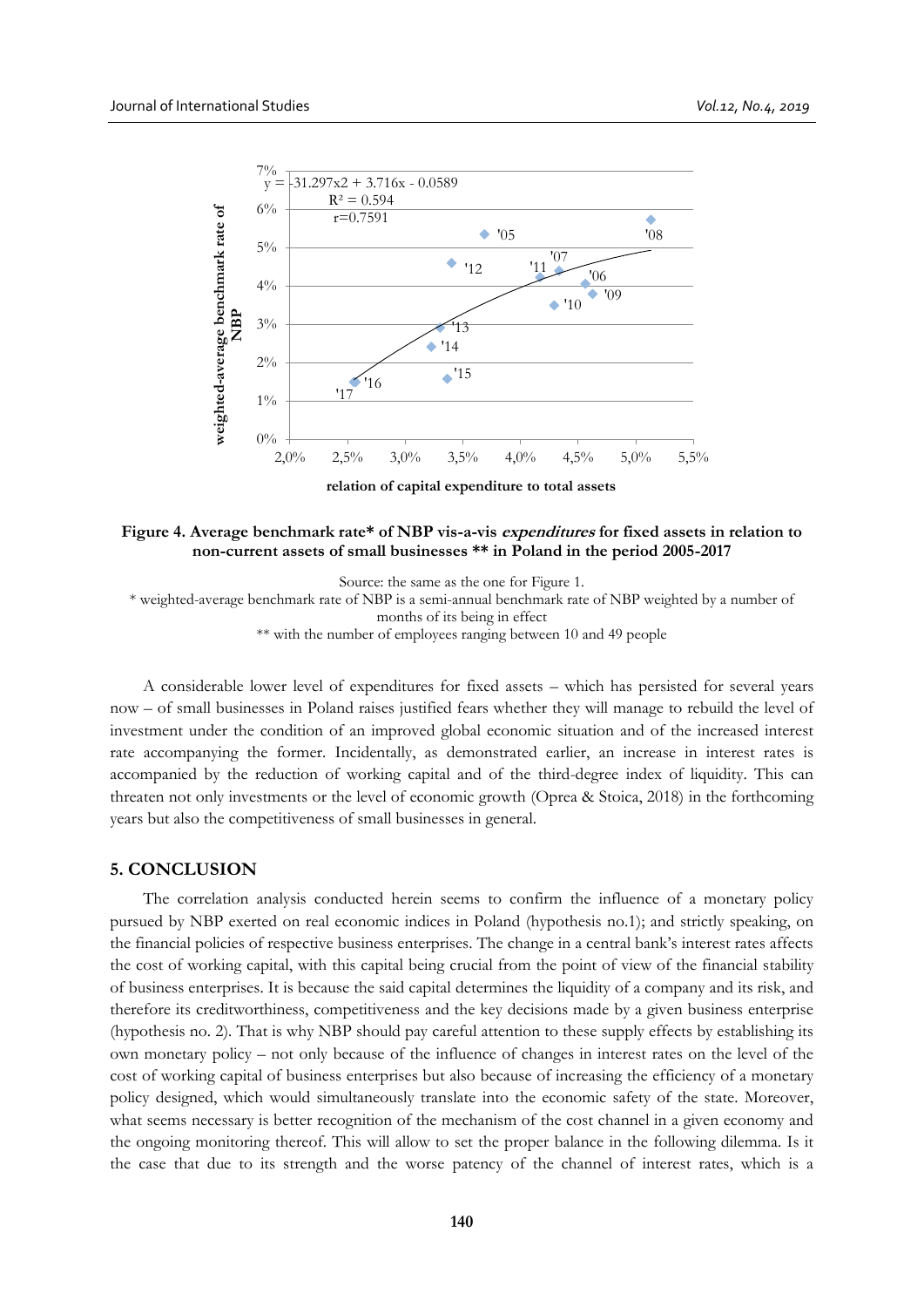consequence of the current low level thereof, what is needed is a more decisive reaction on the part of a central bank? Or else: is the case that due to a higher sensitivity of market interest rate anticipation (Redo, 2018a), what will prove necessary is a weaker reaction on the part of a central bank, which is aimed not only at preventing the self-fulfilling inflationary expectations but also at not stimulating the effects of the cost channel. This is particularly vital under the conditions of tension which additionally solidify the patency of the said channel.

The research results presented herein demonstrate that the business enterprises in Poland lower their liquidity in the periods in which higher interest rates are operative (more expensive capital). This threatens their financial stability, worsens their competitiveness and increases the level of working capital under the condition of lower interest rates. This in turn leads to a lower efficiency of a company's assets; and, in consequence, to the profitability which is lower than the one feasibly attainable. When the negative correlation between an interest rate of the value of working capital persists, this may threaten the financial stability of small businesses in Poland once the interest rates start – as expected – to grow. Restrictions put on funding by means of more expensive fixed capital will increases the risk of losing liquidity of business enterprises, will increase their risk premium, will worsen their creditworthiness and their credibility as business partners. Furthermore, what will get compromised is the competitiveness of small business entities, which are after all the main creators of vacancies and the main contributors to economic growth.

The above conclusions raise justified fears of the pace of economic growth of Poland in the forthcoming years; or, speaking more precisely, of Polish purported ability to rebuild the level of investment – now being considerably lower as compared to 2016 – in Poland under the possible conditions of economic upturn in global economy and the growth of interest rates accompanying it. As conclusively demonstrated above, this will most probably be accompanied by a reduction of working capital and of liquidity of business enterprises in Poland, which will in turn lead to the decrease in their financial possibilities and creditworthiness. At the same time, it should be borne in mind that what depends on financial stability of a business enterprise is the financial and economic safety of an entire economy – the stability of employment, salary rates, profits made by companies, the level of consumption, assessment of risk and development prospects, the inflow of external capital, the ability to finance one's development and to roll one's debt, and thus the future socio-economic development of Poland as well as of the future generations of Poles.

#### **REFERENCES**

- Adolfson, M., Lindé, J., Laséen, S., & Villani, M. (2005). The Role of Sticky Prices in an Open Economy DSGE Model: A Bayesian Investigation. *Journal of the European Economic Association*, *3*(2/3), 444-457.
- Barth, M. J., & Ramey, V. A. (2000). The Cost Channel of Monetary Transmission. *National Bureau of Economic Research Working Paper Series*, (7675). doi: https://doi.org/10.3386/w7675
- Bunea, M. & Dinu, V. (2019). The BASEL III impact on the Romanian Banks's Solvency. *Montenegrin Journal of Economics*, 15(1), 189-199.
- Chowdhury, I., Hoffmann, M., & Schabert, A. (2006). Inflation dynamics and the cost channel of monetary transmission. *European Economic Review*, *50*(4), 995-1016. doi: https://doi.org/10.1016/j.euroecorev.2005.01.007
- Christiano, L. J., Eichenbaum, M., & Evans, C. L. (2005). Nominal Rigidities and the Dynamic Effects of a Shock to Monetary Policy. *Journal of Political Economy*, *113*(1), 1-45. doi: https://doi.org/10.1086/426038
- Cieślik, E., Jankowska, E., Górniewicz, G., Piotrowicz, A., Redo, M., Redo, J., & Siemiątkowski, P. (2015). *Ekonomiczne aspekty integracji wybranych państw Europy Środkowo-Wschodniej*. Toruń: Wydawnictwo Naukowe UMK.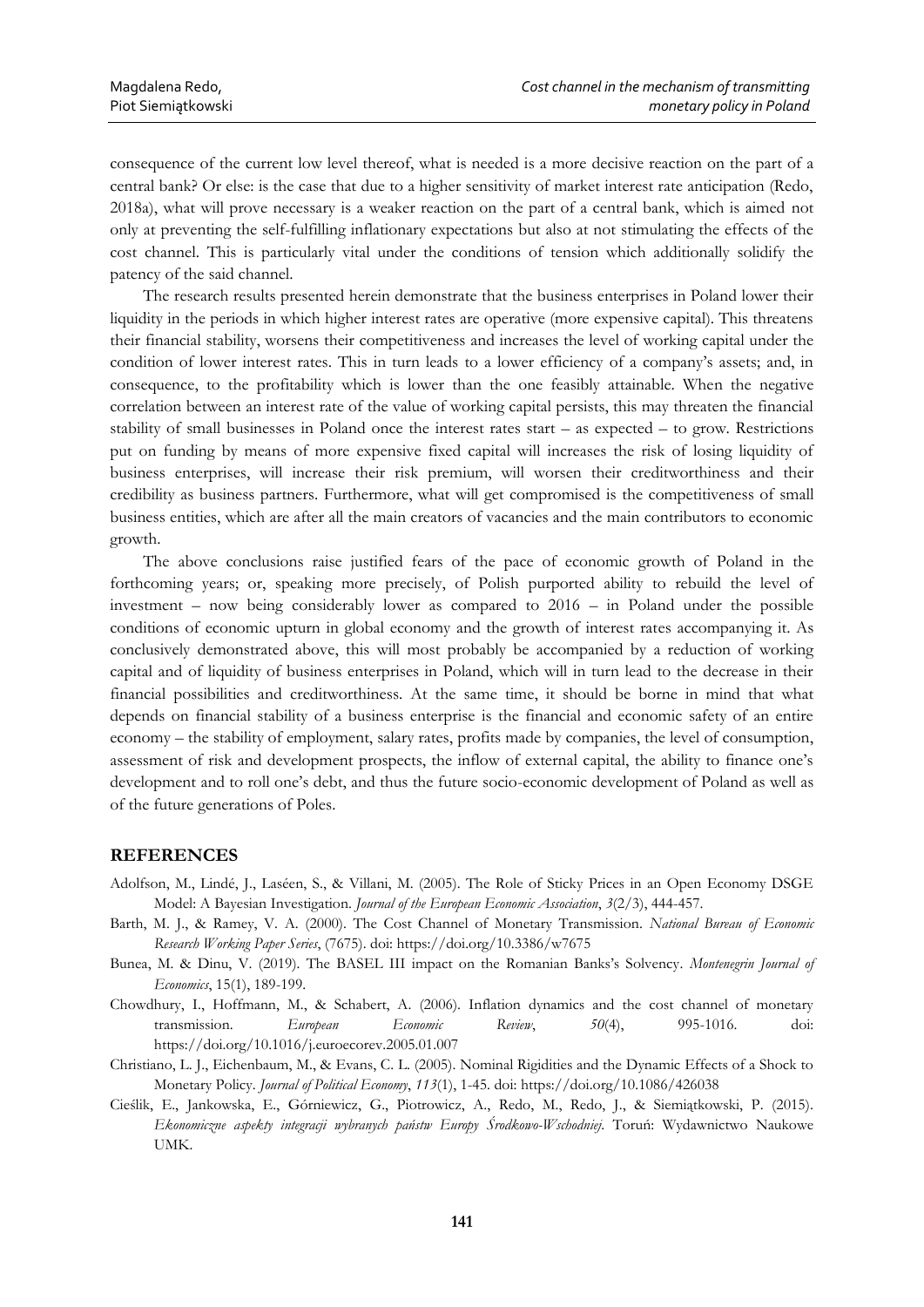- Dedola, L., & Lippi, F. (2005). The monetary transmission mechanism: Evidence from the industries of five OECD countries. *European Economic Review*, *49*(6), 1543-1569. doi: https://doi.org/10.1016/j.euroecorev.2003.11.006
- Delia Chang, J.-C., & Jansen, D. W. (2014). Inflation Dynamics and the Cost Channel: The Small Open Economy Case. *Annals of Economics & Finance*, *15*(2), 325-341.
- Eichenbaum, M. (1992). 'Interpreting the macroeconomic time series facts: The effects of monetary policy': by Christopher Sims. *European Economic Review*, *36*(5), 1001-1011. doi: https://doi.org/10.1016/0014- 2921(92)90042-U
- Gaiotti, E., & Secchi, A. (2004). *Is there a cost channel of monetary policy transmission? An investigation into the pricing behaviour of 2,000 firms* (No. 525). Retrieved from Bank of Italy, Economic Research and International Relations Area website: https://ideas.repec.org/p/bdi/wptemi/td\_525\_04.html
- Goodhart, C. (1986). Financial innovation and monetary control. *Oxford Review of Economic Policy*, *2*(4), 79-102. doi: https://doi.org/10.1093/oxrep/2.4.79
- GUS. (2018). *Wyniki finansowe przedsiębiorstw niefinansowych w 2018 roku*. Retrieved from https://stat.gov.pl/download/gfx/portalinformacyjny/pl/defaultaktualnosci/5502/12/34/1/wyniki\_finanso we\_przedsiebiorstw\_niefinansowych\_w\_2018\_r.pdf
- Jędrzejowska-Schiffauer I., Schiffauer P. (2016), European central bank's OMT decision: still within the framework of the monetary policy*?, Journal of International Studies*, Vol. 9, No 2, pp. 195-206. DOI: 10.14254/2071- 8330.2016/9-2/15
- Henzel, S., Hülsewig, O., Mayer, E., & Wollmershäuser, T. (2009). The price puzzle revisited: Can the cost channel explain a rise in inflation after a monetary policy shock? *Journal of Macroeconomics*, *31*(2), 268-289. doi: https://doi.org/10.1016/j.jmacro.2008.10.001
- Hicks, J. R. (1979). Is interest the price of a factor of production? In M. J. Rizzo (Ed.), *Time, Uncertainty and Disequilibrium: Exploration of Austrian Themes*. Lexington Books.
- Kilponen, J., & Milne, A. (2007). *The lending channel under optimal choice of monetary policy* (No. 33/2007). Retrieved from Bank of Finland website: https://ideas.repec.org/p/bof/bofrdp/2007\_033.html
- Mallik, G., & Chowdhury, A. (2001). Inflation and economic growth: evidence from four south Asian countries. *Asia-Pacific Development Journal*, *8*(1), 123-135.
- Oprea, O-R. & Stoica, O. (2018). Capital Markets Integration and Economic Growth. *Montenegrin Journal of Economics*, *14*(3), 23-35.
- Ravenna, F., & Walsh, C. E. (2006). Optimal monetary policy with the cost channel. *Journal of Monetary Economics*, *53*(2), 199-216. doi: https://doi.org/10.1016/j.jmoneco.2005.01.004
- Redo, M. (2013). The growing importance of the risk-taking channel in the process of transmitting monetary policy. *Torun International Studies*, *1*(6), 13-22. doi: https://doi.org/10.12775/TIS.2013.002
- Redo, M. (2015). An analysis of economic changes in the countries of Central and Eastern Europe belonging to the European Union in the years 2003-2014. *Torun International Studies*, *1*(8), 83-97. doi: https://doi.org/10.12775/TIS.2015.008
- Redo, M. (2016a). Optimal monetary policy with a cost channel. *Atheneum. Polish Political Science Studies*, *52*, 131-144. doi: https://doi.org/10.15804/athena.2016.52.07
- Redo, M. (2016b). Sustaining government budget deficits as a cause for the cost of public debt service increase in Western European countries in the 1995-2015 period. *Torun International Studies*, *1*(9), 57-65. doi: https://doi.org/10.12775/TIS.2016.005
- Redo, M. (2017). Shutting down of the quantitative easing programme by European Central Bank as a threat to the market cost of capital among less credible EU member states. *Torun International Studies*, *1*(10), 111-126. doi: https://doi.org/10.12775/TSM.2017.009
- Redo, M. (2018a). *Kanał oczekiwań rynkowych w procesie transmisji polityki pieniężnej: w sytuacji coraz niższych stóp procentowych*. GlobeEdit.
- Redo, M. (2018b). *Znaczenie skuteczności polityki pieniężnej dla bezpieczeństwa państwa*. Toruń: Wydawnictwo Adam Marszałek.
- Redo, M., & Siemiątkowski, P. (2017). External financial security of the state. *Torun International Studies*, *0*(0), 1-161. doi: https://doi.org/10.12775/TIS.2017.100